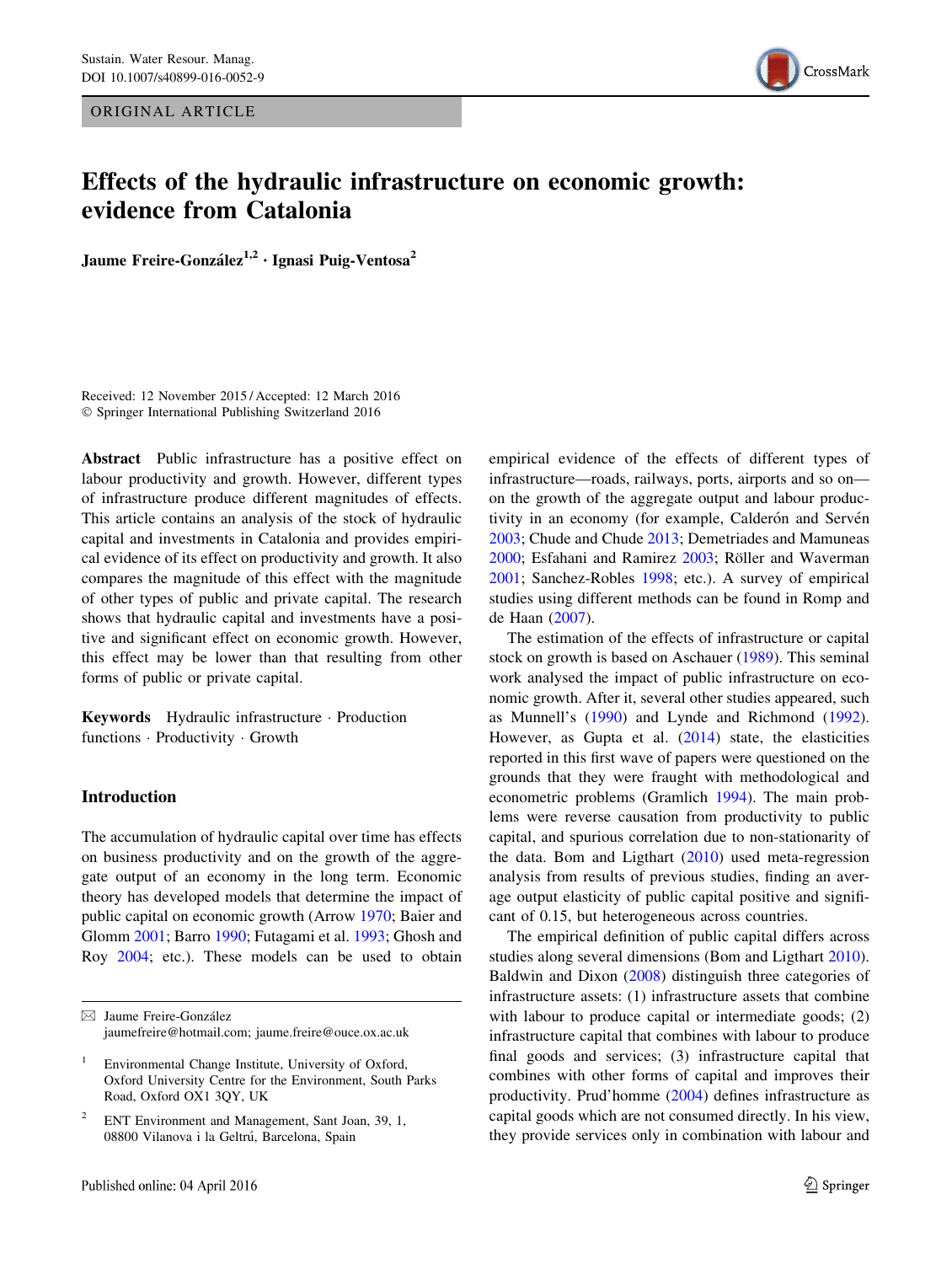other inputs. Regarding hydraulic capital, he distinguishes between: water supply (dams, reservoirs, pipes, treatment plants, etc.), water disposal (sewers, used water treatment plants, etc.) and irrigation (dams, canals). Another category could be added in relation to the water distribution facilities. A detailed analysis of the effects of each type of growth and productivity would help reduce uncertainty and improve the adjustment of the models, if empirical data are available.

This paper aims to provide empirical evidence of the effects of the hydraulic infrastructure on the growth of the Catalan economy. Firstly, a description of the stock of capital of the public hydraulic infrastructure in Catalonia is presented, comparing it with other types of public capital and with the rest of Spain. Then, an econometric model is specified and estimated. This model tries to estimate the effects of the stock of hydraulic capital on the growth of the aggregate output and on the productivity of the economy. This includes the estimation of aggregate production functions for the Catalan economy. Moreover, a second model estimates the effects of investment in the hydraulic infrastructure on the productivity of the Catalan economy.

# Structure and composition of the stock of public capital in Catalonia

This section contains a brief analysis of the structure and composition of public capital in Catalonia, focusing on the evolution of hydraulic public capital. The BBVA Foundation and the Valencian Institute of Economic Research (IVIE) have elaborated a series of the stock of capital in Spain for economic sectors, regions and provinces for the period 1964–2011 (Mas et al. 2013). The series are disaggregated by types of public infrastructure, including the hydraulic infrastructure. These data represent an important source of information with which to perform empirical studies of productivity and growth in Spain.

The capital stock is calculated from the permanent inventory model, which uses historical series of investment and assumptions about the useful life of infrastructure assets.<sup>1</sup> A series of public capital stock are calculated in current prices and in constant prices using 2000 as the base year. The following magnitudes are calculated<sup>2</sup>:

• Gross capital stock: the result of the accumulation of gross fixed capital formation flows (GFCF), that is, investment minus the ''retreats'' that have taken place during the period. The gross capital values assets ''like new''.

Net capital stock: this is the market value of the assets, under the assumption that this is equal to the current value course of the future incomes that is expected to be generated. Capital assets are valued at market prices. This is the relevant variable when measuring the provisions of economies from the perspective of the value of their "wealth".

The stock of productive capital (in constant prices): this is an indicator of the quantity of services provided by the different assets. It is a quantitative concept that takes into account the loss of efficiency of the asset. This variable represents an ''indicator of the volume of the capital services'', which is the relevant variable in the analysis of productivity. This is because, from the perspective of the production theory, what matters is the flow of services provided by the different types of capital assets and the market value of these assets. $3$ 

Table 1 shows the relative importance of each type of capital.

In 2006, the real net capital stock in infrastructure in Catalonia was 227,240 million in 2000 euros, representing 18.18 % of the net stock of infrastructure in Spain for the same year. Regarding the hydraulic infrastructure, the real net stock in Catalonia in 2006 was 5523 million in 2000 euros, representing 9.33 % of the net stock in Spain for the same year. In 2006, the percentage of the population of Catalonia in relation to Spain was 15.95 %, the employment was 17.31 % and the gross domestic product (GDP) was 19.94 %.

Considering the analysis by provinces, the net stock of infrastructure in each province in relation to the total net stock of Catalonia was, in 2006, 70 % in Barcelona, 10 % in Girona, 7 % in Lleida and 13 % in Tarragona. The same percentages for the stock of the hydraulic infrastructure were 49.3 % in Barcelona, 11.3 % in Girona, 26.3 in Lleida and 13.1 % in Tarragona. The percentages of the population for the same year in relation to Catalonia were 74.4 % in Barcelona, 9.6 % in Girona, 5.7 % in Lleida and 10.2 % in Tarragona.

## Effects of the hydraulic infrastructure on the growth of the Catalan economy

The dominant economic theory states that the provision of infrastructure in a region affects positively the economic growth in the aggregate output of the economy, acting as

<sup>1</sup> The details of the methodological criteria for the preparation of the series can be found in Mas et al. (2013).

 $2$  Idem.

 $\frac{3}{3}$  There is a broad consensus that this is the relevant variable in studies of productivity, occupying a prominent place in the studies of the OECD. The pioneering contribution in this field is by Jorgenson and Griliches (1967).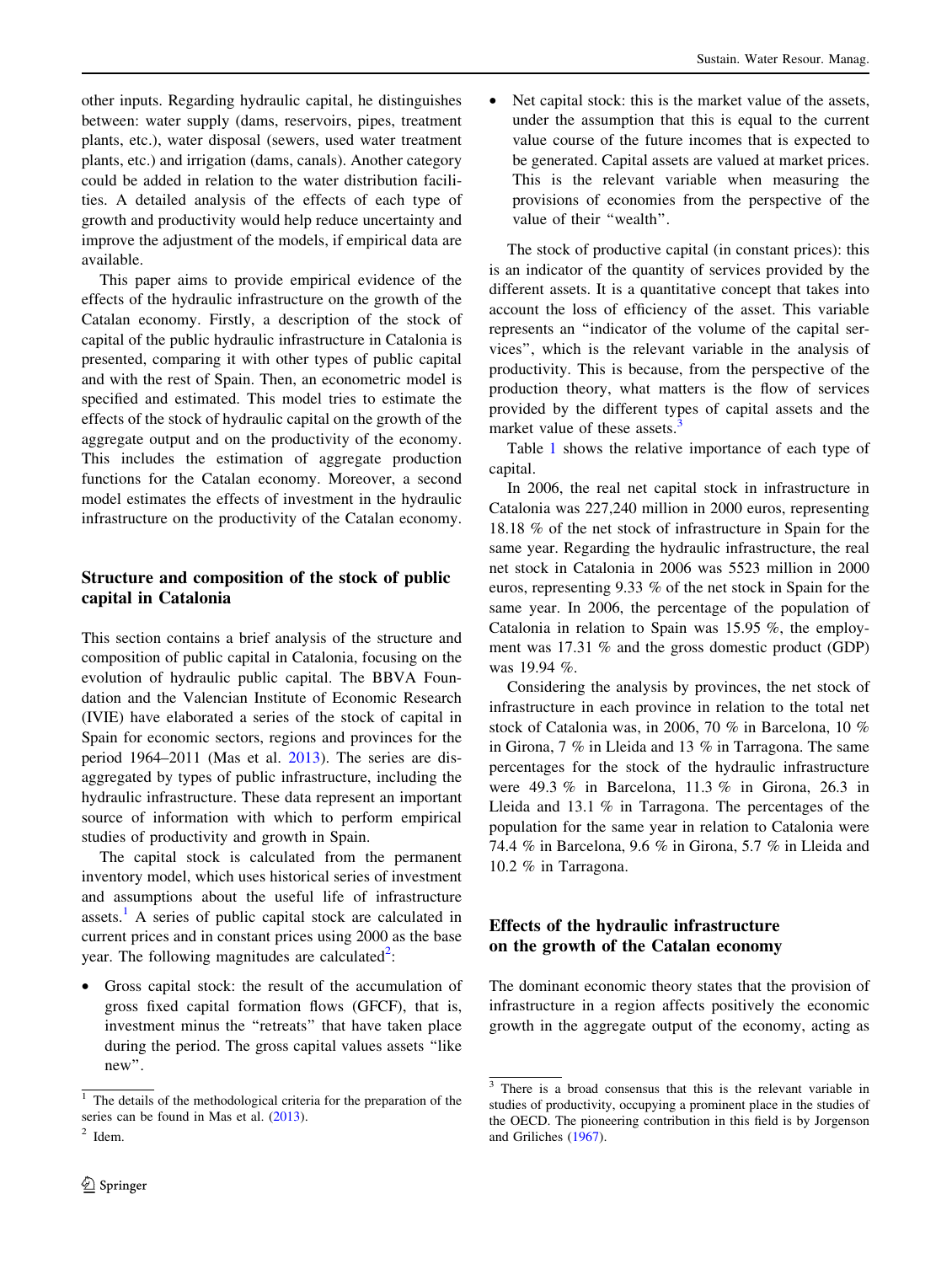| Table 1 Percentage and total of the net real stock of each type of infrastructure in Catalonia and Spain (year 2006) |
|----------------------------------------------------------------------------------------------------------------------|
|----------------------------------------------------------------------------------------------------------------------|

| Infrastructure                            | Barcelona | Girona   | Lleida    | Tarragona | Catalonia | Spain     |
|-------------------------------------------|-----------|----------|-----------|-----------|-----------|-----------|
| Road infrastructure                       | 6.27 $%$  | 12.61%   | 18.97%    | 11.94 $%$ | 8.54%     | 11.93 $%$ |
| Public hydraulic infrastructure           | $1.72\%$  | $2.77\%$ | $9.00\%$  | $2.43\%$  | 2.43 $%$  | 4.74 $%$  |
| Railway infrastructure                    | 5.42 $%$  | 2.62%    | $7.01\%$  | 6.57 $%$  | 5.41 $%$  | 4.59 $%$  |
| Airport infrastructure                    | 1.40 $%$  | $0.37\%$ | $0\%$     | $0.19\%$  | 1.04 $%$  | 1.23 $%$  |
| Port infrastructure                       | 1.16 $%$  | $0.47\%$ | $0\%$     | $2.46\%$  | 1.18 $%$  | $1.27\%$  |
| Urban infrastructure of local authorities | $2.42\%$  | 1.74 $%$ | $0.86\%$  | $0.97\%$  | $2.05\%$  | 2.48 $%$  |
| Other <sup>a</sup>                        | 81.62%    | 79.42%   | 64.15 $%$ | 75.44%    | $79.35\%$ | 73.75%    |
| Total $(\%)$                              | 100 $%$   | 100 $%$  | 100 $%$   | 100 $%$   | 100 $%$   | 100 $%$   |
| Total <sup>b</sup>                        | 158.854   | 22,533   | 16,105    | 29,747    | 227,240   | 1,250,287 |

Source: Mas et al. (2013)

<sup>a</sup> This category includes both public infrastructure investments not included in other categories and other private investments in infrastructure

<sup>b</sup> Millions of 2000 euros

an additional productive factor that increases the productivity of labour.

In this context, there is a distinction between private and public infrastructure. Among the latter, there is infrastructure that is considered ''productive'' and others considered "non-productive" (Aschauer 1989). The productive infrastructure includes transport, electricity, gas, hydraulic and so on. The non-productive infrastructure consists of schools, hospitals, public parks and so forth. It is considered that the first has an effect on the growth and productivity of an economy, while the latter does not.

The analysis of the effects of public capital on the growth and productivity in an economy has been the object of many empirical studies over the past 25 years. Most of these have been oriented to show the effects of the transport infrastructure, which in most countries is the main capital public stock (Nombela 2005), or, given the availability of data, confined to show the effects of public capital stock together, without the possibility of disaggregating it into types of public investment.

Only one empirical work has been found that specifically analysed the effects of public capital on the hydraulic infrastructure: Garcia-Mila` et al. (1996). However, several studies have provided estimates for Spain and other regions regarding the effects of a set of infrastructure, including the hydraulic infrastructure. An overview of this extensive literature was provided by De la Fuente (1996), Draper and Herce (1994), Gramlich (1994) and, with particular application to the case of Spain, Álvarez et al.  $(2003)$ . Some works that have made empirical estimates of the effects of public capital in Spain are the following: Argimón et al.  $(1994)$ , Arslanalp et al.  $(2010)$ , Avilés, Gómez and Sánchez (2001), Boscá et al. (2002), Dabán and Murgui (1997), De la Fuente and Vives  $(1995)$ , Delgado and Álvarez  $(2000)$ , García-Fontes and Serra (1994), Gomez-Antonio and Fingleton (2009), González-Páramo (1995), Márquez et al.

(2011), Moreno et al. (2003), Pedraja et al. (1999), Pereira and Roca-Sagales (2003) and Raymond (1989).

This section aims to determine empirically the effects of the public hydraulic infrastructure in Catalonia on the growth of the Catalan economy.

### Econometric model and data

The econometric model specified to assess the impact of hydraulic infrastructure capital on the Catalan economy is presented below. This model is based on Aschauer (1989), who developed it in his seminal work on the impact of public infrastructure on economic growth.

Aschauer assumed a regional aggregate production following a Cobb–Douglas function (Cobb and Douglas 1928), in which the aggregate production of the economy is the endogenous variable, and the public capital stock, the private capital stock and the level of employment are exogenous variables:

$$
Y_t = A_t L_t^{\alpha} K_t^{\beta} K p_t^{\gamma},\tag{1}
$$

where  $Y_t$  is the total output of the economy,  $A_t$  represents the total factor productivity or the technological level,  $L_t$  is the employed population,  $K_t$  is the private capital stock and  $Kp_t$  is the public capital stock of the economy.

Parameters  $\alpha$ ,  $\beta$  and  $\gamma$  are the product elasticities of labour, private capital and public capital, respectively. These elasticities measure the percentage change in the aggregate output of the economy when there are percentage changes in employment, private capital or public capital, respectively. If the sum of these three parameters is equal to unity, there are constant returns to scale in the economy; if it is less than unity, there are decreasing returns to scale; if it is greater than unity, there are increasing returns to scale.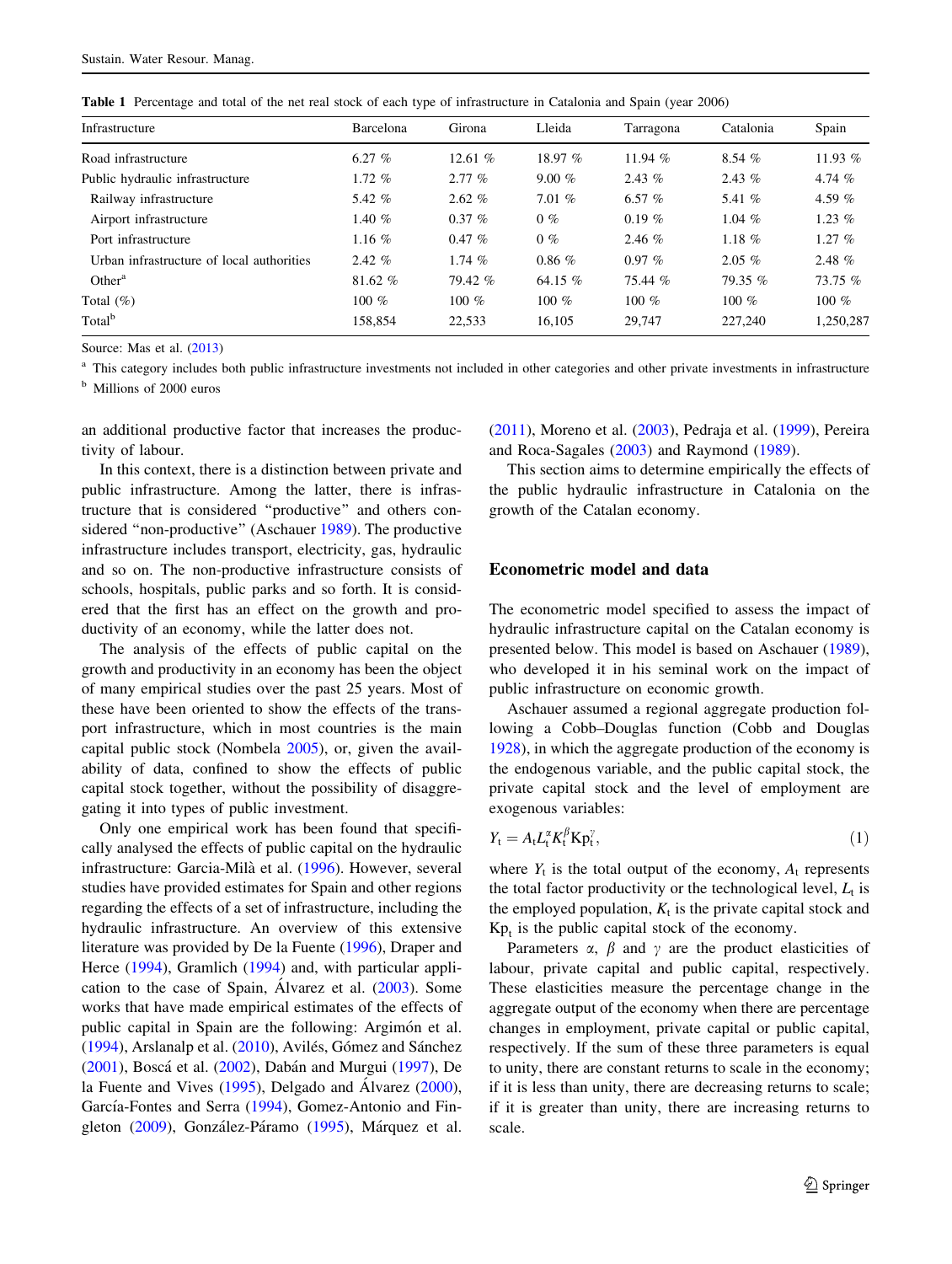To perform the analysis, we obtained data on public and private real productive capital stock at 2000 prices. This is the variable that should be used to estimate the effects on productivity according to the OECD (Mas et al. 2013) and has been widely used in such studies.<sup>4</sup> These data are available for the provinces of Barcelona, Girona, Lleida and Tarragona, by type of capital, for the period 1964–2006, from the BBVA foundation and the IVIE (Mas et al. 2013).

We also obtained data on employment from the four provinces for the period 1977–2008 and data on the GDP for the period 1980–2006 from the National Statistics Institute of Spain (INE). Since there is not a long enough homogeneous series for the GDP, two adjustments were made. The first one was to link the series in the base year 1986 with the series in the base year 2000. This is the usual methodology adopted by organizations such as the Statistics Institute of Catalonia (IDESCAT) and the National Statistics Institute of Spain (INE). The second adjustment was to transform the series at constant prices (base year 2000) to ensure that the GDP and capital stock series are in the same monetary units.

Having both cross-sectional data from the four Catalan provinces and temporary data allowed us to perform the regression analysis with econometric panel data estimation methods, using simultaneous equations that provide estimators that are more robust than the traditional methods of estimation, using either temporary or cross-sectional data only.

### Estimation of regional aggregate production functions

To estimate the model and differentiate the effects, hydraulic capital stock was added to Eq. (1), including it separately from the other infrastructure:

$$
Y_t = A_t L_t^{\alpha} K_t^{\beta} K h_t^{\delta} K p_t^{\gamma}.
$$
\n<sup>(2)</sup>

This model (2) was transformed to express the equation in logarithms and per worker. Thus, the model adopts a functional form that allows the contrasting, in a simple way, of the hypothesis of increasing returns to scale:

$$
\ln\left(\frac{Y_{ii}}{L_{ii}}\right) = a + (\alpha + \beta + \delta + \gamma - 1) \ln L_{it} + \beta \ln\left(\frac{K_{ii}}{L_{ii}}\right) + \delta \ln\left(\frac{Kh_{ii}}{L_{ii}}\right) + \gamma \ln\left(\frac{K_{i}}{L_{ii}}\right) + u_{it},\tag{3}
$$

where  $Y_{it}$  is the GDP of province i in year t in constant euros of the year 2000,  $L_{it}$  the number of workers in province  $i$  in year  $t$ ,  $a$  the technology coefficient, which reflects the total factor productivity or the current state of

Table 2 Estimation of the aggregate production function for Catalonia adding the hydraulic capital stock

| Variables                              | Coefficient            | Std error              | t statistic | Prob.  |
|----------------------------------------|------------------------|------------------------|-------------|--------|
| a                                      | 4.553                  | 0.152                  | 29.86       | 0.0000 |
| $\alpha + \beta + \delta + \gamma - 1$ | 0.065                  | 0.011                  | 59.97       | 0.0000 |
| β                                      | 0.186                  | 0.014                  | 12.98       | 0.0000 |
| δ                                      | 0.053                  | 0.008                  | 6.70        | 0.0000 |
| γ                                      | 0.177                  | 0.019                  | 8.92        | 0.0000 |
| Weighted statistics                    |                        |                        |             |        |
| $R^2$                                  | 0.9997                 | Mean dependent<br>var. |             | 606.72 |
| Adjusted $R^2$                         | 0.9997                 | SD dependent var.      |             | 150.28 |
| SE of regression                       | 1.0106                 | Sum square resid.      |             | 105.21 |
| F statistic                            | $1.3 \times 10^{-223}$ |                        |             |        |

Dependent variable:  $\ln(Y/L)$ ; method: GLS (cross-sectional SUR); sample: 1980–2006; included observations: 27; cross sections included: 4; total pool (balanced) observations: 108

technology,  $K_{it}$  the private capital stock of province i in year  $t$ , Kh<sub>it</sub> the hydraulic capital stock of province i in period t,  $Kp_{it}$  the public capital stock in infrastructure excluding the hydraulic capital of province  $i$  in year  $t$  and  $u_{it}$  the error. Table 2 shows the results of estimating the model shown in Eq. (3) by the method of generalized least squares (GLS) cross section seemingly unrelated regression (SUR).

All the production factors specified in the estimated production function have a significant positive impact on the aggregate output of the economy. All the estimated parameters have the expected sign (positive), meaning that an increase in the exogenous variables leads to an increase in the endogenous variable and are significant at the confidence level of 99 %. The GLS method provides a very high adjusted coefficient of determination (adjusted  $R^2$ ).

The coefficient relevant to our analysis is  $\delta$ , since this is the coefficient that accompanies the capital stock in the hydraulic infrastructure. The estimated value for this coefficient is 0.053. This means that a 1 % increase in the stock of the hydraulic infrastructure in Catalonia would increase the GDP by 0.053  $\%$ .<sup>5</sup> This shows that the stock of the hydraulic infrastructure is a relevant productive factor with a positive impact on the economic growth in Catalonia. However, both the stock of private capital and the stock of other public infrastructure have a greater impact on GDP growth, adopting values of 0.18 and 0.17, respectively. Moreover, the fact that the coefficient  $\alpha$  +

<sup>&</sup>lt;sup>4</sup> See Jorgenson and Griliches (1967).

<sup>5</sup> These findings are for GDP and not for GDP/L specified in the function, because a transformation was applied to the original equation (note that the explanatory variable is also Kh/L).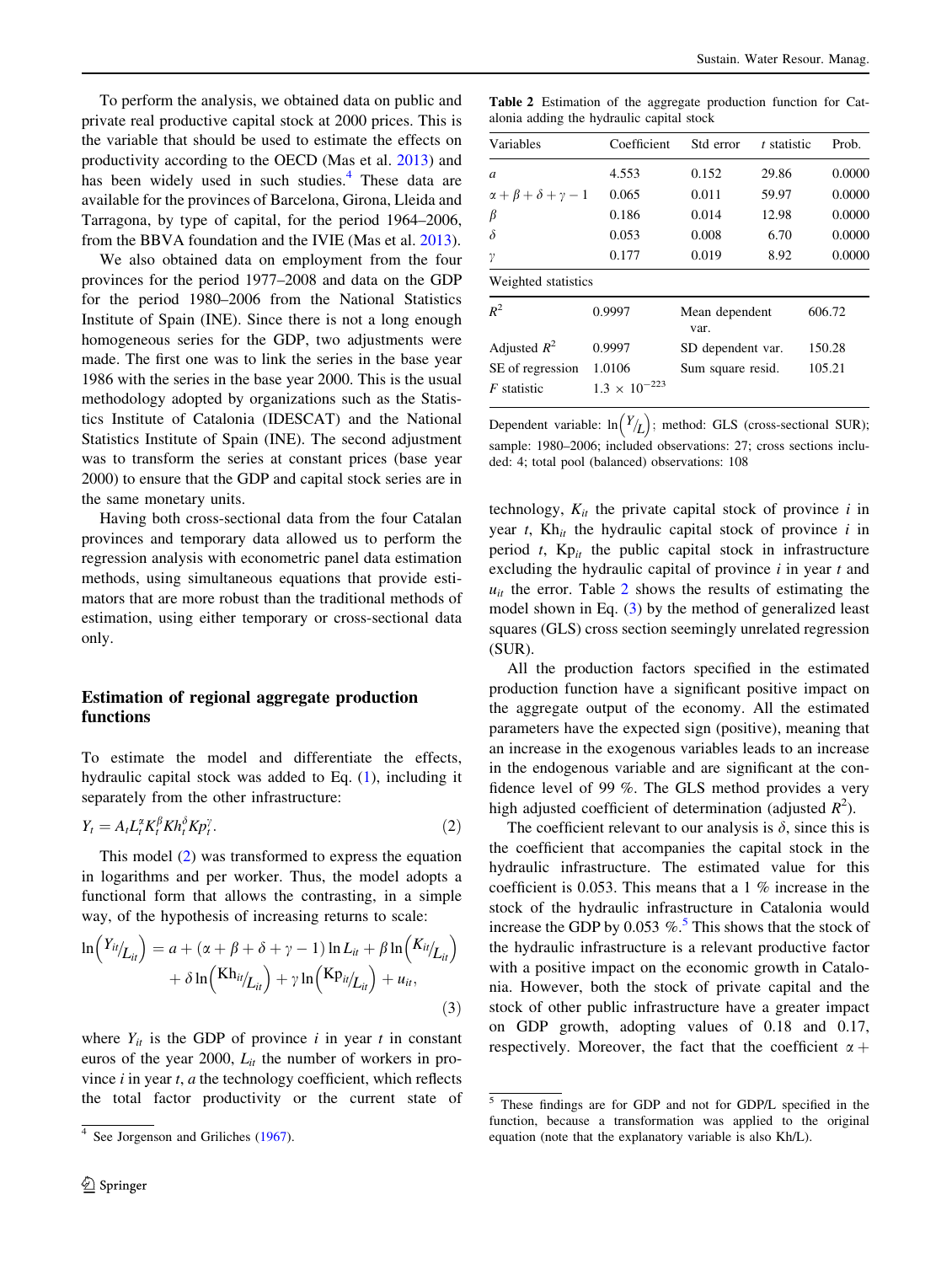$\beta + \delta + \nu - 1$  is positive indicates that there are increasing returns to scale. This model shows the long-term effects.

To verify the existence of unit roots and therefore to evaluate the cointegration of the series and distinguish between the effects in the short and the long term, another transformation was made to convert this model into an error correction mechanism model (ECM). This is the highest generalization of a dynamic model:

$$
\Delta \ln \left( \frac{Y_{it}}{L_{it}} \right) = (\alpha + \beta + \delta + \gamma - 1) \Delta \ln L_{it} + \beta \Delta \ln \left( \frac{K_{it}}{L_{it}} \right) + \delta \Delta \ln \left( \frac{Kh_{it}}{L_{it}} \right) + \gamma \Delta \ln \left( \frac{K p_{it}}{L_{it}} \right) + \theta \Delta \ln \left( \frac{Y_{it-1}}{L_{it-1}} \right) + \tau u_{it-1} + \varepsilon_{it}
$$
\n(4)

where the symbol  $\Delta$  represents variables in differences and  $u_{it-1}$  represents the error term delayed by one period, resulting from the estimates in Table 2. This model (4) was also estimated by GLS cross-sectional SUR. The results are shown in Table 3.

In this case, the estimated coefficients are not significant at the 95 % confidence level, except for the coefficient that accompanies the error term of the previous estimation delayed by one period  $(\tau)$ , although the hydraulic capital coefficient  $(\delta)$  is significant at the 90 % confidence level. The estimated parameters in Table 2 are the long-term effects, while Table 3 shows the short-term effects.

The low level of significance of the parameters could indicate that the capital stock has no significant effects in the short term on the aggregate output in the economy. Despite the parameter  $\alpha + \beta + \delta + \gamma - 1$  having a low

Table 3 Estimation of the ECM model of an aggregate production function in Catalonia adding the hydraulic capital stock

| Variables                              | Coefficient            | Std error              | t statistic | Prob.  |
|----------------------------------------|------------------------|------------------------|-------------|--------|
| $\alpha + \beta + \delta + \gamma - 1$ | $-0.042$               | 0.099                  | $-0.42$     | 0.6743 |
| β                                      | 0.136                  | 0.112                  | 1.21        | 0.2263 |
| $\delta$                               | 0.218                  | 0.134                  | 1.63        | 0.1058 |
| γ                                      | 0.173                  | 0.154                  | 1.12        | 0.2632 |
| $\theta$                               | 0.027                  | 0.080                  | 0.34        | 0.7310 |
| τ                                      | $-0.233$               | 0.070                  | $-3.33$     | 0.0012 |
| Weighted statistics                    |                        |                        |             |        |
| $R^2$                                  | 0.4609                 | Mean dependent<br>var. |             | 0.2565 |
| Adjusted $R^2$                         | 0.4322                 | SD dependent var.      |             | 1.3539 |
| SE of<br>regression                    | 1.0202                 | Sum square resid.      |             | 97.839 |
| $F$ statistic                          | $2.00 \times 10^{-11}$ |                        |             |        |

**Dependent variable:**  $\Delta \ln(Y/L)$ ; method: GLS (cross-sectional SUR); sample: 1982–2006; included observations: 25; cross sections included: 4; total pool (balanced) observations: 100

level of significance, the fact that it has a negative sign indicates, unlike the estimates in Table 2, the possibility of decreasing returns to scale in the short term.<sup>6</sup>

One of the main criticisms of growth models based on the estimation of aggregate production functions, apart from the implicit assumptions of substitutability between factors, is the possible existence of endogeneity between the explanatory variables and the error term. This is mainly because the growth of the capital stock affects the output growth, but at the same time, the output growth affects the growth of the capital stock. This problem can be solved by analysing the cointegration between variables. The high level of significance (99 % confidence) of the coefficient  $\tau$ that accompanies the error term of the previous estimate delayed by a period, also called the error correction term, implies that the series are cointegrated and therefore there is no endogeneity bias.

## Effects of investments in the hydraulic infrastructure on the labour productivity in Catalonia

To obtain more empirical evidence and compare the results of the estimates in the previous section, an analysis of labour productivity was performed on the investments in infrastructure, as proposed by Nombela (2005).

In this case, an estimate of the effects on labour productivity caused by investment in the hydraulic infrastructure in the Catalan economy will be developed, based on the data used in the previous sections. The investments considered will be those made in the previous periods. Using these investments avoids the possible endogeneity problem between economic growth and investment in infrastructure, because the current economic growth cannot affect the investments in previous periods. This exercise, in addition to the estimates of aggregate production functions performed in the previous section, can be useful because infrastructure requires some years after the investment is accounted in the statistics for it to be put into operation and fully used, thus improving the productivity of the economy.

The specified model to estimate is shown below:

$$
\ln\left(\frac{\text{VAB}_{ii}}{L_{ii}}\right) = \alpha + \mu \ln(\text{InKh}_{ii-Q}) + \beta \ln(\text{InKp}_{ii-Q}) + \varphi \ln(\text{InK}_{ii-Q}) + u_{ii}
$$
\n(5)

where  $VAB_{it}$  is the gross value added of province i and year t;  $L_{it}$  is the number of workers in province i and year t;

 $\overline{6}$  Decreasing returns to scale occur when an increase occurs in all the production factors of the same proportion, leading to an increase in the total production of a smaller proportion, while increasing returns occur when there is an increase in the production of a higher proportion.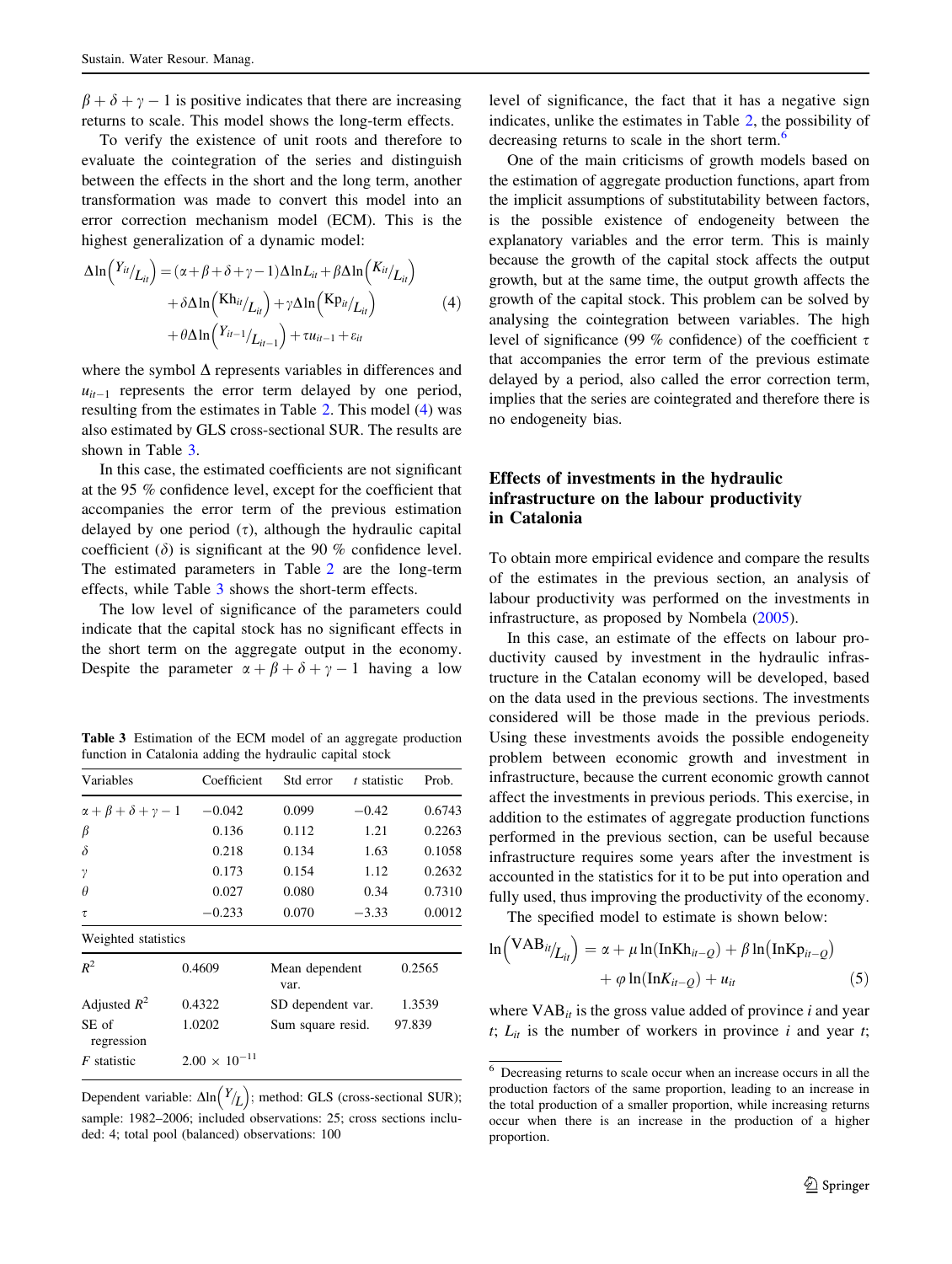| Variables           | Coefficient            | Std error | t statistic       | Prob.  |
|---------------------|------------------------|-----------|-------------------|--------|
| α                   | 8.672                  | 0.066     | 131.0             | 0.0000 |
| $\mu$               | 0.053                  | 0.008     | 6.175             | 0.0000 |
| β                   | 0.012                  | 0.034     | 0.358             | 0.7206 |
| $\varphi$           | $-0.016$               | 0.030     | $-0.549$          | 0.5844 |
| Weighted statistics |                        |           |                   |        |
| $R^2$               | 0.9999                 | var.      | Mean dependent    |        |
| Adjusted $R^2$      | 0.9999                 |           | SD dependent var. |        |
| SE of<br>regression | 1.00399                |           | Sum square resid. |        |
| $F$ statistic       | $2.9 \times 10^{-182}$ |           |                   |        |

Table 4 Estimates of the effects of investments in the hydraulic infrastructure on the labour productivity in Catalonia

**Dependent variable:**  $\ln({\rm VAB}_{/L})$  method: GLS (cross-sectional SUR); sample (adjusted): 1986–2006; included observations: 21; cross sections included: 4; total pool (balanced) observations: 84

Inkh $_{it=0}$  is the average of investments in the hydraulic infrastructure of the 5 years prior to year  $t$  in province  $i$ ; Inkp<sub>it-0</sub> is the average of investments in other public infrastructure in the 5 years prior to year  $t$  in province  $i$ ;  $Ink_{it-0}$  is the average of private sector investments in the 5 years prior to year t in province i; and  $u_{it}$  is the error term.

Similarly to the previous section, the hypothesis that the elasticity is positive is verified. A measure of the effects of the hydraulic infrastructure on the labour productivity in Catalonia is also provided.

Table 4 shows the estimates of Eq. (5) using panel data by the method of GLS cross-sectional SUR.

There is a positive and significant effect of investments in the hydraulic infrastructure on the labour productivity in Catalonia. This coefficient  $\mu$  has the same value of elasticity as the estimates made from the productive capital, that is, 0.053, which reinforces the results. The other coefficients differ in their estimated value and sign, but they are not significant. The high value of  $R^2$  could indicate statistical problems.

Table 5 shows the estimation of the same model for GLS cross-sectional weights (6), but with specific coefficients for investments in the hydraulic infrastructure in each province:

$$
\ln\left(\frac{\text{VAB}_{it}}{L_{it}}\right) = \alpha + \beta \ln\left(\text{InKp}_{it-Q}\right) + \varphi \ln(\text{InK}_{it-Q}) + \mu_1 \ln(\text{InKh}_{\text{Barelona\_}t-Q}) + \mu_2 \ln(\text{InKh}_{\text{Lleida\_}t-Q}) + \mu_3 \ln(\text{InKh}_{\text{Girona\_}t-Q}) + \mu_4 \ln(\text{InKh}_{\text{Girona\_}t-Q}) + \mu_4 \ln(\text{InKh}_{\text{Tarragona\_}t-Q}) + \mu_i \tag{6}
$$

Table 5 Estimate of the effects of investments on labour productivity in Catalonia with individual effects for the hydraulic infrastructure

| Variables           | Coefficient            | Std error | t statistic       | Prob.  |
|---------------------|------------------------|-----------|-------------------|--------|
| $\alpha$            | 7.680                  | 0.220     | 34.78             | 0.0000 |
| β                   | 0.087                  | 0.039     | 2.223             | 0.0291 |
| $\varphi$           | $-0.020$               | 0.027     | $-0.781$          | 0.4369 |
| $\mu_1$             | 0.041                  | 0.019     | 2.204             | 0.0305 |
| $\mu_2$             | 0.056                  | 0.017     | 3.362             | 0.0012 |
| $\mu_3$             | 0.050                  | 0.019     | 2.683             | 0.0089 |
| $\mu_4$             | 0.062                  | 0.019     | 3.336             | 0.0013 |
| Weighted statistics |                        |           |                   |        |
| $R^2$               | 0.9997                 | var.      | Mean dependent    |        |
| Adjusted $R^2$      | 0.9996                 |           | SD dependent var. |        |
| SE of regression    | 0.0440                 |           | Sum square resid. |        |
| F statistic         | $2.2 \times 10^{-134}$ |           |                   |        |

Dependent variable:  $\ln (VAB_L)$ ; method: MQG (cross-sectional weights); sample: 1986–2006; included observations: 21; cross sections included: 4; total pool (balanced) observations: 84

This estimate, unlike the previous ones, allows us to see the effects of the infrastructure investments made in each province on the labour productivity in the same province. The individual coefficients for each province are significant in all cases. The estimated elasticities are 0.042 for Barcelona, 0.057 for Lleida, 0.050 for Girona and 0.063 for Tarragona. Accordingly, the hydraulic investments in the provinces of Tarragona and Lleida have a slightly higher impact on productivity than those made in Girona or Barcelona.

When specifying the individual effects, that is, a coefficient for each province, investments in other public infrastructure gain significance but provide an estimated coefficient that is significantly lower than the estimates of productive capital stock of 0.087 ( $\beta$  coefficient) compared with 0.18 from the estimates in Table 2.

#### **Conclusions**

The aim of this paper was to provide empirical evidence of the impact of the hydraulic infrastructure on the economic growth in Catalonia. One of the main results is that the elasticity of the current stock of the hydraulic infrastructure in Catalonia is 0.053, meaning that an increase of 1 % in the current stock of the hydraulic infrastructure in Catalonia entails an increase of 0.053 % in the economic output in the long term. Other public and private capital elasticities are higher, 0.17 and 0.18, respectively.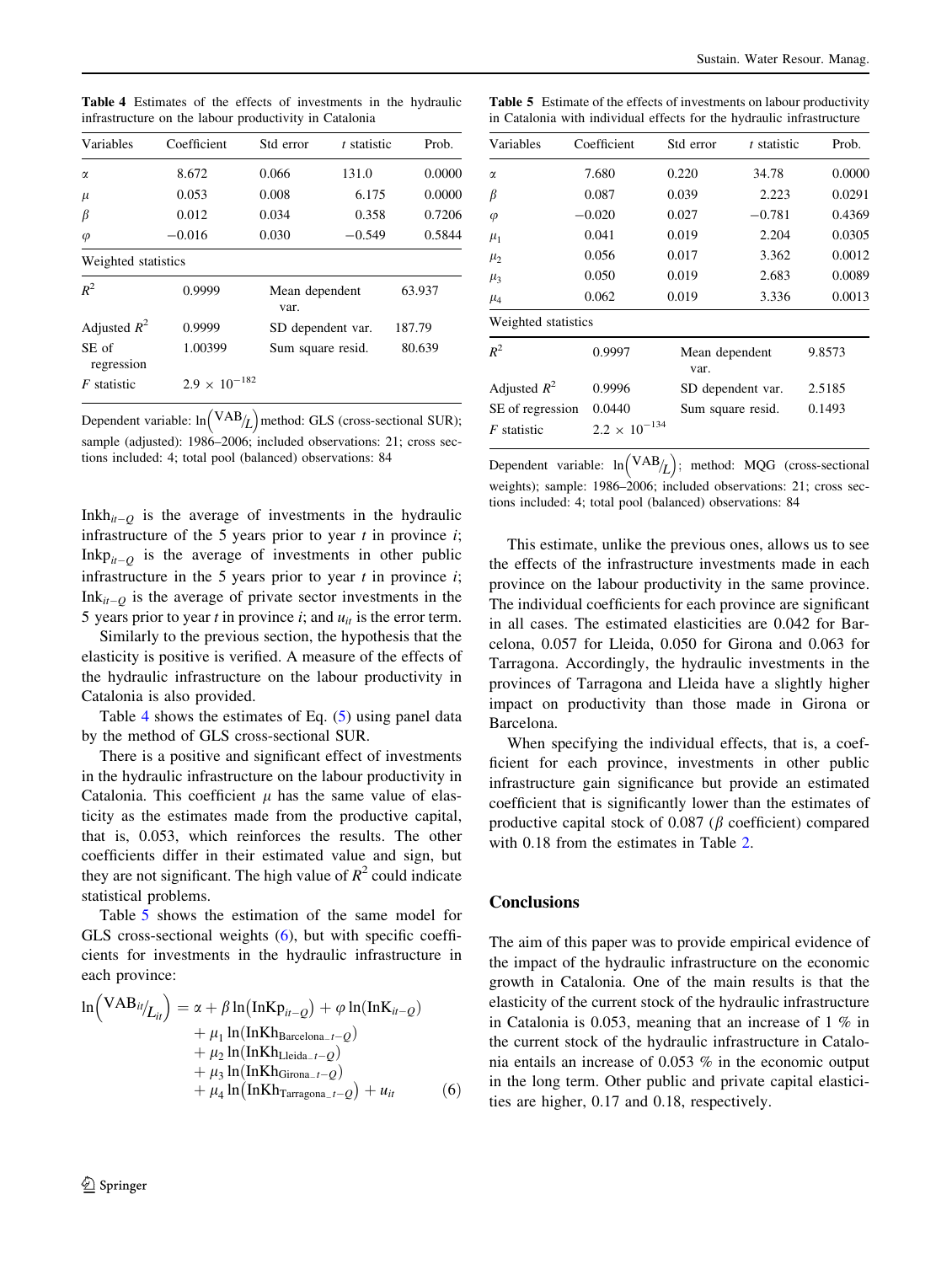The short-term effects, based on the estimation of an ECM model, $<sup>7</sup>$  are not significant, which could indicate that</sup> the hydraulic capital stock does not affect the growth in output in the short term, but nor do other public and private capital stocks.

Analysing the effects of investments in the hydraulic infrastructure on productivity in the Catalan economy, we found estimated elasticities for some investments in Catalonia (the same value of 0.053 was obtained). The elasticities in each province are 0.063 for Tarragona, 0.057 for Lleida, 0.050 for Girona and 0.042 for Barcelona; therefore, investments in the hydraulic infrastructure in Tarragona and Lleida have a higher effect on the aggregate labour productivity of the Catalan economy.

These results are consistent with the empirical literature on estimates of the effects of public capital and hydraulic capital on economic growth. Garcia-Mila` et al. (1996) obtained an elasticity of 0.069 for hydraulic capital for the US.

Additionally, several studies<sup>8</sup> have shown that when extending the geographical scope of the analysis, the estimated elasticities are higher, since there are spillover effects. That is, the provision of infrastructure in a region affects the growth of the output of the adjacent regions, so the effect of the hydraulic infrastructure in Catalonia may have effects on the growth of the output in other regions of Spain, especially those that are geographically closer, and vice versa. Further research should analyse and quantify these effects, considering the basin level when relevant, and when specific data are available.

Acknowledgments We would like to acknowledge the Catalan Water Agency (ACA) for funding the original project from which this research article derives. We would also like to thank the useful comments received from the peer reviewers.

#### References

- Álvarez A, Orea L, Fernández J (2003) La productividad de las infraestructuras en España. Papeles de Economía Española 95:125–136
- Argimón I, González-Páramo JM, Martín MJ, Roldán JM (1994) Productividad e infraestructuras en la economía española. Moneda y Crédito 198:207-241
- Arrow KJ (1970) Public investment, the rate of return and optimal fiscal policy. The Johns Hopkins University Press, Baltimore
- Arslanalp S, Bornhorst F, Gupta S, Sze E (2010) Public capital and growth. IMF Working Paper. WP/10/175
- Aschauer DA (1989) Is public expenditure productive? J Monet Econ 23:177–200
- Avilés A, Gómez R, Sánchez J (2001) The effects of public infrastructure on the cost structure of Spanish industries. Span Econ Rev 3(2):131–150
- Baier SL, Glomm G (2001) Long-run growth and welfare effects of public policies with distortionary taxation. J Econ Dyn Control 25:2007–2042
- Baldwin JR, Dixon J (2008) Infrastructure capital: what is it? Where is it? How much of it is there? Research Paper Research Paper Series, 16
- Barro RJ (1990) Government spending in a simple model of exogenous growth. J Polit Econ 98:103–125
- Bom P, Ligthart JE (2010) What have we learned from three decades of research on the productivity of public capital? CESifo working paper series No. 2206, Center discussion paper no. 2008-10
- Boscá JE, Escribá J, Murgui MJ (2002) The effect of public infrastructure on the private productive sector of Spanish regions. J Reg Sci 42(2):301–326
- Calderón C, Servén L (2003) The output cost of Latin America's infrastructure gap. In: Easterly W, Servén L (eds) The limits of stabilization: infrastructure, public deficits, and growth in Latin America. Stanford University Press, Palo Alto, pp 95–118
- Chude NP, Chude DI (2013) Impact of government expenditure on economic growth in Nigeria. Int J Bus Manag Rev 1(4):64–71
- Cobb CW, Douglas PH (1928) A theory of production. Am Econ Rev 18(supplement):139–165
- Dabán T, Murgui MJ (1997) Convergencia y rendimientos a escala en las regiones españolas: La base de datos BD.MORES. Información Comercial Española 762:66-86
- De La Fuente A (1996) Infraestructuras y productividad: un panorama de la evidencia empírica. Información Comercial Española 757:25–40
- De La Fuente A, Vives X (1995) Infrastructure and education as instruments of regional policy: evidence from Spain. Econ Policy 20:11–54
- Delgado MJ, Álvarez I (2000) Las infraestructuras productivas en España: estimación del stock en unidades físicas y análisis de su impacto en la producción privada regional. Revista Asturiana de Economía 19:155-180
- Demetriades P, Mamuneas T (2000) Intertemporal output and employment effects of public infrastructure capital: evidence from 12 OECD economies. Econ J 110:687–712
- Draper M, Herce JA (1994) Infraestructuras y crecimiento: un panorama. Revista de Economía Aplicada 6:129-168
- Esfahani H, Ramirez M (2003) Institutions, infrastructure and economic growth. J Dev Econ 70(2):443–477
- Futagami K, Morita Y, Shibata A (1993) Dynamic analysis of an endogenous growth model with public capital. Scand J Econ 95:607–625
- García-Fontes W, Serra D (1994) Capital público, infraestructuras y crecimiento. In: Esteban JM, Vives X (eds) Crecimiento y convergencia regional en España y Europa 2:451-478. Instituto de Análisis Económico
- Garcia-Mila` T, McGuire TJ, Porter RH (1996) The effect of public capital in state-level production functions reconsidered. Rev Econ Stat 78(1):177–180
- Ghosh S, Roy U (2004) Fiscal policy, long-run growth, and welfare in a stock-flow model of public goods. Can J Econ 37(3):742–756
- Gomez-Antonio M, Fingleton B (2009) Analysing the impact of public capital stock using the NEG Wage equation: a panel data approach. SERC Discussion Paper 24
- González-Páramo JM (1995) Infraestructuras, productividad y bienestar. Investigaciones Económicas 19(1):155-168
- Gramlich EM (1994) Infrastructure investment: a review essay. J Econ Lit 32:1176–1196
- Gupta S, Kangur A, Papageorgiou C, Wane A (2014) Efficiencyadjusted public capital and growth. World Dev 57:164–178
- Jorgenson DW, Griliches Z (1967) The explanation of productivity change. Rev Econ Stud 34:249–280

<sup>7</sup> The estimation of this model was also used to contrast the cointegration of the series.

<sup>&</sup>lt;sup>8</sup> For example, Nombela (2005).